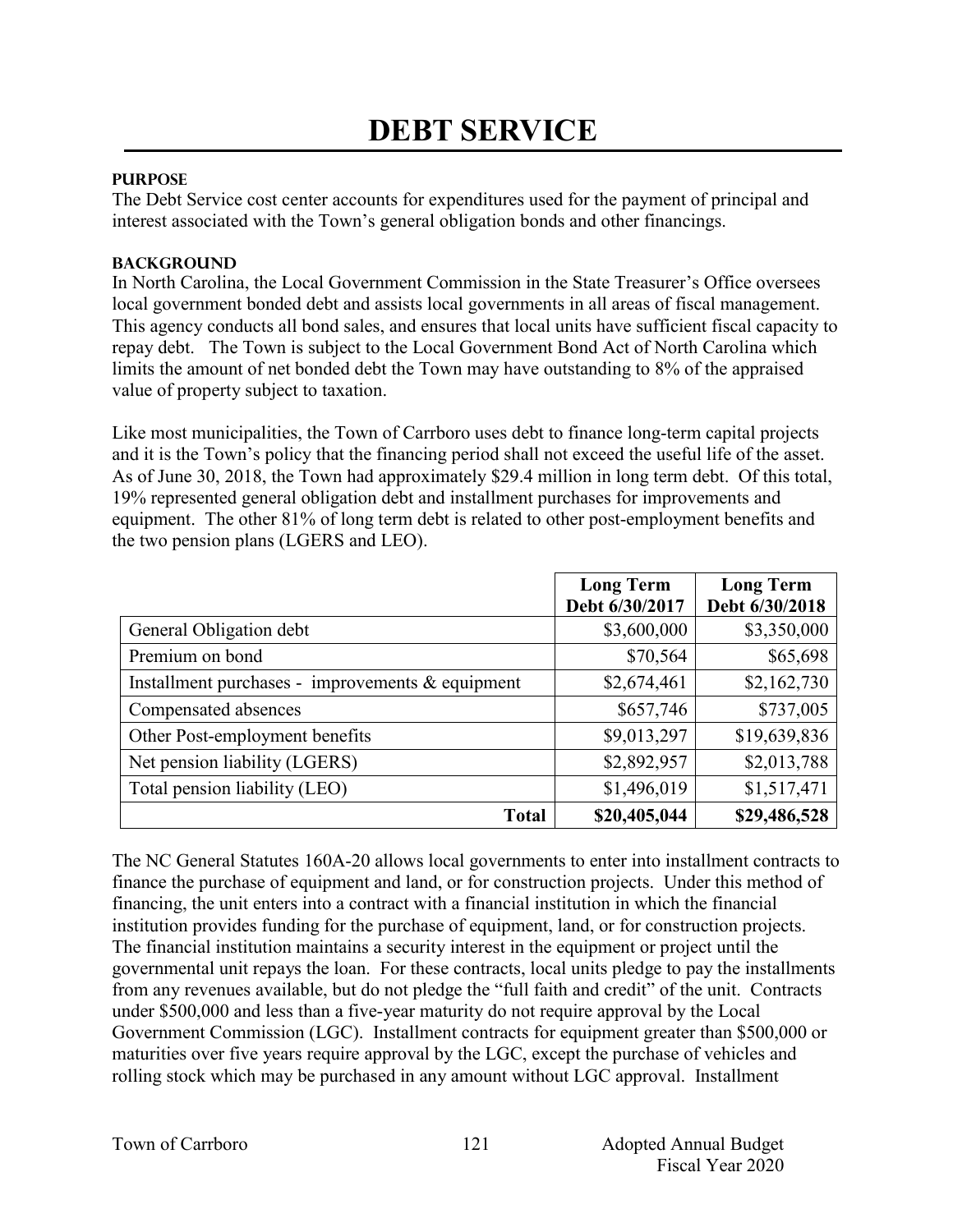contracts involving improvements to land or buildings require approval by the LGC regardless of the dollar amount or maturity involved.

In January 2013 the Town issued \$4.6 million of general obligation bonds for construction of sidewalks and greenways. These general obligation bonds were authorized by the voters in November 2003. The Town began construction of projects in FY 2005-06 by issuing a series of bond anticipation notes requiring only interest payments until the issuance of the general obligation bonds in January 2013. General obligation bonds are collateralized by the full faith, credit, and taxing power of the Town and generally allow for longer loan terms than other types of financing (up to 20 years) and require a lower interest rate than other types of financing.

Other long term debt noted above includes reserves for compensated absences which is the amount the Town owes for future payments for employee vacation. Net pension obligations represent the annual required contribution for retirement benefit to law enforcement officers.

| Project                                           | <b>Issue \$</b> | Principal | <b>Interest</b> | <b>Total</b> |
|---------------------------------------------------|-----------------|-----------|-----------------|--------------|
| SIDEWALKS & GREENSWAYS GO BONDS                   | \$4,600,000     | \$250,000 | \$72,136        | \$322,136    |
| <b>TOTAL GENERAL OBLIGATION BONDS</b>             |                 | \$250,000 | \$72,136        | \$322,136    |
|                                                   |                 |           |                 |              |
| <b>FIRE SUBSTATION</b>                            | \$3,250,000     | \$216,667 | \$35,073        | \$251,740    |
| <b>TOTAL LONG-TERM INSTALLMENT</b><br><b>DEBT</b> |                 | \$216,667 | \$35,073        | \$251,740    |

#### **Current AND FUTURE Debt**

| <b>EQUPMENT/VEHICLES</b> |  | $$656,685 \;   \; $14,683 \;   \; $671,368$ |
|--------------------------|--|---------------------------------------------|

*Includes principal payment for FY 2018-19 to be issued June 2019.*

The Town is looking to finance a major building next year. In addition, the Town plans to finance the 2019-20 equipment purchases, shown below, with installment financing.

# **VEHICLES AND EQUIPMENT TO BE PURCHASED IN FY 2019-20:**

| <b>DEPARTMENT</b>   | <b>VEHICLES/EQUIPMENT</b> | <b>COST ESTIMATE</b> |
|---------------------|---------------------------|----------------------|
| Police              | 6 Vehicles @ \$55,469     | \$332,814            |
| Planning            | Vehicle for Admin Staff   | \$30,000             |
| <b>Public Works</b> | Garbage Truck             | \$430,000            |
|                     | <b>TOTAL</b>              | \$792,814            |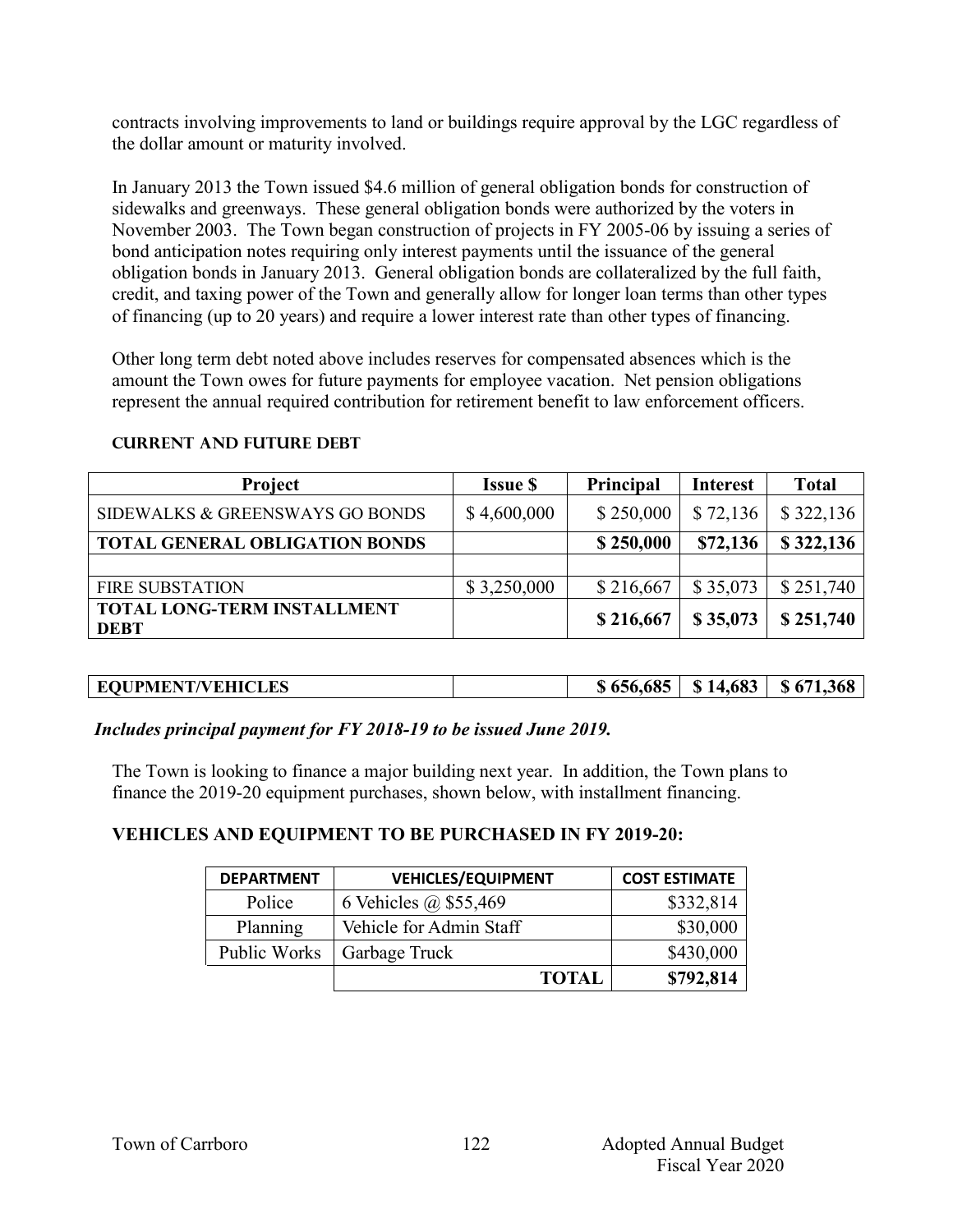# **Budget summary for debt service**

|                  |              | 2017-18<br>Actual | 2018-19<br><b>Adopted</b><br><b>Budget</b> | FY 2019-20<br><b>Adopted</b><br><b>Budget</b> | <b>Pct Change</b> |
|------------------|--------------|-------------------|--------------------------------------------|-----------------------------------------------|-------------------|
| <b>Operating</b> |              | 1,140,714         | 1,094,285                                  | 1,245,244                                     | 13.8%             |
|                  | <b>TOTAL</b> | \$1,140,714       | \$1,094,285                                | \$1,245,244                                   | 13.8%             |

### **CHANGES IN BUDGET FROM PRIOR YEAR ADOPTED BUDGET:**

Principal and interest payments will increase in FY20 primarily due to the increase in installment financing for the purchase of Town vehicles.